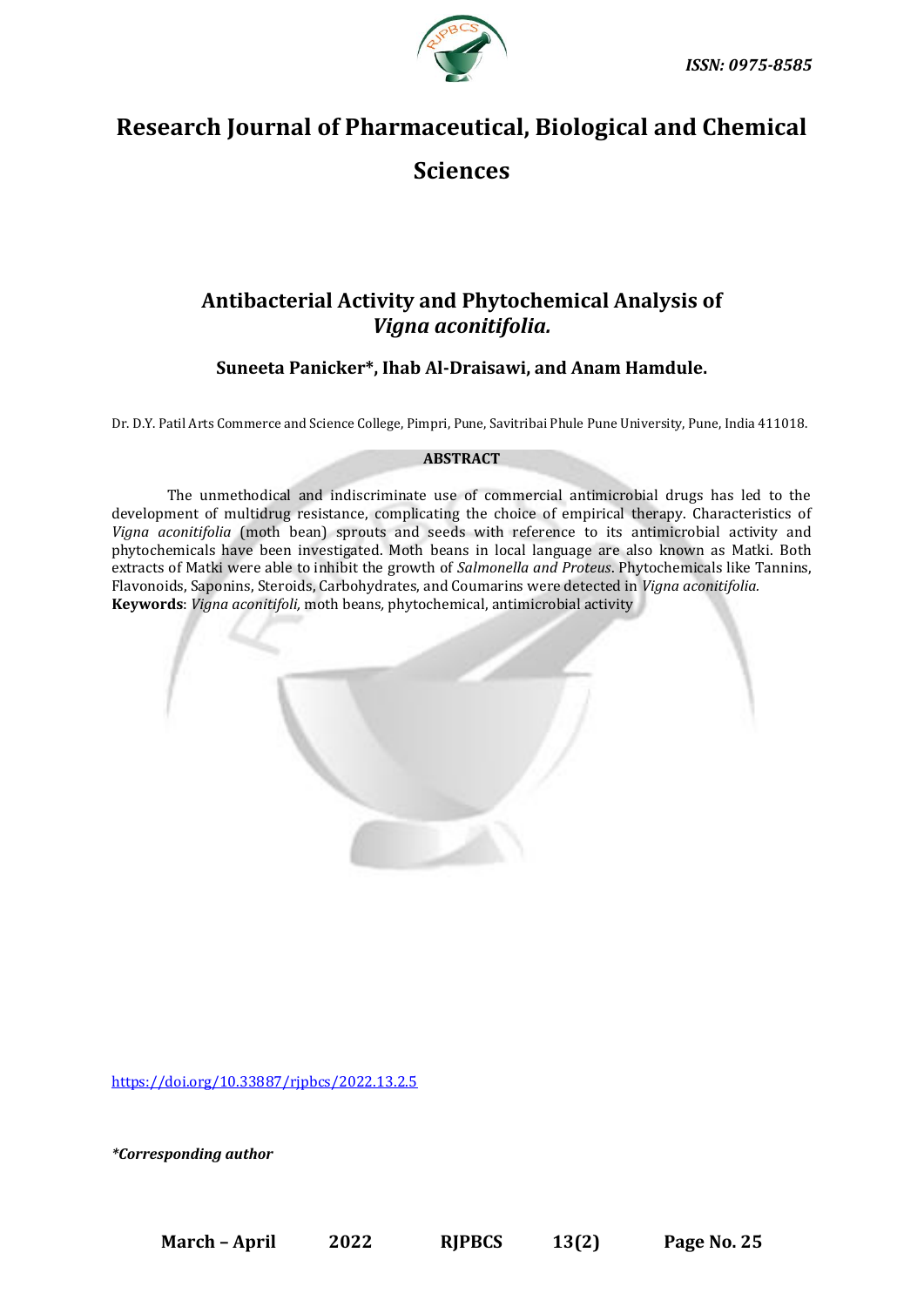

#### **INTRODUCTION**

The Legumes (including alfalfa, clover, lupines, green beans and peas, peanuts, soybeans, dry beans, broad beans, dry peas, chickpeas, mung bean, lentils and moth bean) are an important meal of the human diet in all over the world, especially in the developing countries. India is as one of the important legume producing nation accounts 29% of world area and 19% of world production [1]. The nutritional importance of legumes, are due to presence of low fat, dietary fiber, high protein content and many micronutrients [1].

*Vigna aconitifolia* (matki) is a drought-resistant legume, commonly grown in arid and semi-arid regions of India. Phytochemicals are the bioactive compounds that occur naturally in plants. Leguminous seeds are important source of proteins and source of natural antioxidants. Legumes contain a number of phenolic compounds such as flavonoids (stress protection) and phenolic acids (exert preventive activity against infectious and degenerative diseases, inflammation and allergies) [2].

The emerging resistance of many Gram positive and negative enteric pathogens continues to pose threat, yet such problem is unparallel with the discovery of alternative agents to battle the issue [3]. Recent bans and restrictions on the use of animal antibiotic growth promoters stimulated interest in bioactive secondary metabolites of plant source as alternative performance enhancers [3]. Enzymes, peptides, and polyphenols extracted from matki beans can possess both antimicrobial and antifungal activities. The mung (*Vigna radiata*) has been studied extensively and shown to have many different medicinal properties but the matki which belongs to the same family is not that widely researched. Evaluation of phytochemical compositions of the different moth bean accessions remains unexplored and hence scanty [4]. Hence the present study focused on determination of the phytochemical constituents and the antimicrobial activity of *Vigna aconitifolia.*

### **MATERIALS AND METHODS**

#### **Plant Materials**

Matki sprouts and dried matki seeds were procured from local market and ground to fine paste and powder by using mechanical grinder.

#### **Test Organisms**

Gram negative bacteria like; *Escherichia coli, Salmonella typhimurium, Salmonella paratyphimurium, Proteus, Klebsiella, Shigella, Pseudomonas* Gram positive bacteria like; *Staphylococcus aureus and* fungus like *Candida* were used as test organisms to determine the antimicrobial activity of matki. These test organism were procured from the sister institute, Dr. D. Y. Patil Medical Research Center, Pune, India

#### **Preparation Of Extracts**

30g of matki seeds powdered and 30g of sprout paste were used for extraction in 300ml of absolute ethanol using a soxhlet apparatus. The ethanol content was evaporated to  $1/4$ <sup>th</sup> the volume (diluted extracts) and this was used as extracts for all the studies.

#### **Phytochemical Analysis**

Qualitative phytochemical analyses for the extracts were performed according to [6] and the protocols for each test, are mentioned in the table 1.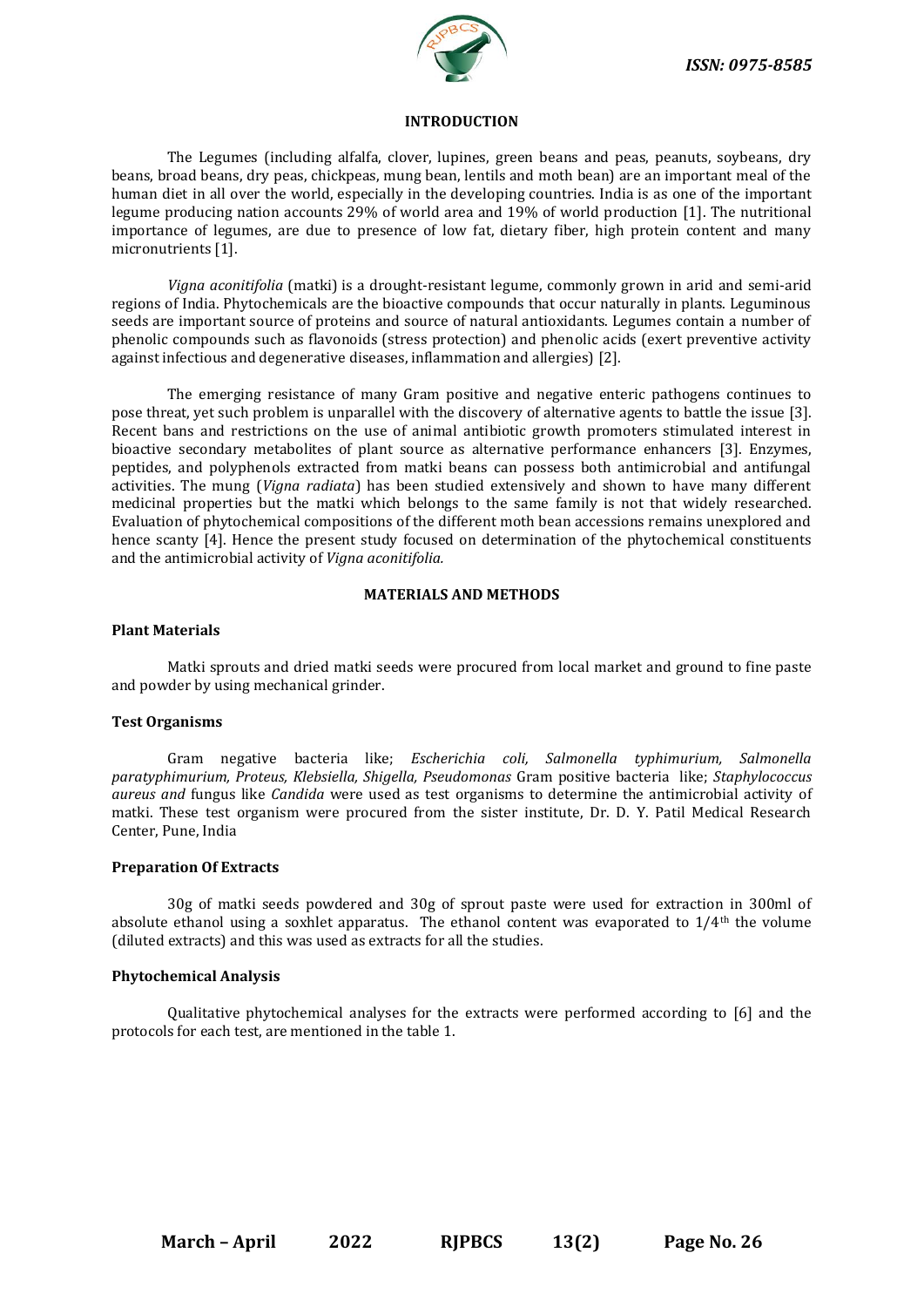

| <b>Phytochemical Test</b>        | <b>Protocol</b>                                                                                  |  |
|----------------------------------|--------------------------------------------------------------------------------------------------|--|
| Tannins (Braymer's Test)         | $500 \mu$ l extract + $500 \mu$ l H <sub>2</sub> O + 1 drop FeCl <sub>3</sub> (5%)               |  |
| Flavonoids                       | 1000 $\mu$ l extract + 500 $\mu$ l ammonia solution + 100 $\mu$ l H <sub>2</sub> SO <sub>4</sub> |  |
|                                  | (conc.)                                                                                          |  |
| Saponins (Foam Test)             | (a) $500 \mu l$ extract + $500 \mu l$ H <sub>2</sub> O + heat                                    |  |
|                                  | (b) 500µl extract + Olive oil (few drops)                                                        |  |
| Steroids (Salkowski Test)        | 500µl extract + 500µl CHCl <sub>3</sub> + 500µl H <sub>2</sub> SO <sub>4</sub> (conc.)           |  |
| Phlobatannins (Precipitate Test) | 500 $\mu$ l extract + 500 $\mu$ l HCl (1%) + heat                                                |  |
| Carbohydrates (Molisch's Test)   | 500µl extract + 2500µl H <sub>2</sub> O + 1 drop Ethanolic $\alpha$ -                            |  |
|                                  | naphthol $(20\%) + 500\mu$ l H <sub>2</sub> SO <sub>4</sub> (conc.)                              |  |
| Glycosides (Liebermann's Test)   | $500 \mu$ l extract + $500 \mu$ l CHCl <sub>3</sub> + $500 \mu$ l CH <sub>3</sub> COOH           |  |
| Coumarins                        | 500μl extract + 700μl NaOH (10%)                                                                 |  |
| Anthocyanins                     | $500 \mu$ l extract + $500 \mu$ l HCl (2N) + NH <sub>3</sub>                                     |  |

### **Table 1: Protocols for Phytochemical analysis of** *Vigna aconitifolia*

\*Note: These tests were performed for both seed and sprout extracts

#### **Antimicrobial Assay** [5]

The bacteria and yeast were inoculated in Luria Bertani and Sabouraud Broth (both from HiMedia) respectively. The antimicrobial activity was checked by well diffusion method. Briefly, overnight grown microbial cultures were spread on sterile Mueller-Hinton agar (HiMedia) plates, wells were bored and 100µl of extract samples were added to the respective well. Plates were incubated for 15min at 40C for pre-diffusion and then incubated at 370C for 18-20 hr. Zone of inhibition of the test organism were measured to indicate the antimicrobial activity of the extract.

#### **RESULTS**

#### **Phytochemical Analysis**

Preliminary phytochemical analysis of ethanol extracts of *Vigna aconitifolia* sprouts and seed powder was performed by using various qualitative tests. These tests revealed the presence of Tannins, Flavonoids, Saponins, Steroids, Carbohydrates, Coumarins in both the extracts of *Vigna aconitifolia*, but at varying intensity. Tannins, Flavonoids was detected more in the sprout extract whereas, the powder extract showed more of the Steroids, Carbohydrates, and Coumarins. However, Phlobatannins, Glycosides, and Anthocyanins were not detected in both extracts. The results of phytochemical screening of both extracts of *Vigna aconitifolia* seeds are shown in table 2.

| Phytoconstituents                | <b>Observations</b>             | <b>Sprout</b><br>extract | Powder<br>extract |
|----------------------------------|---------------------------------|--------------------------|-------------------|
| Tannins (Braymer's Test)         | Green precipitate               | $^{+++}$                 | ÷                 |
| Flavonoids                       | Yellow coloration               | $+ + +$                  | +                 |
| Saponins (Foam Test)             | Froth and emulsion              | $++$                     | $++$              |
| Steroids (Salkowski Test)        | Reddish brown ring at junction  | $\ddot{}$                | $^{+++}$          |
| Phlobatannins (Precipitate Test) | No red precipitate              | Negative                 | Negative          |
| Carbohydrates (Molisch's Test)   | Reddish violet ring at junction | +                        | $+ + +$           |
| Glycosides (Liebermann's Test)   | No colour change                | Negative                 | Negative          |
| Coumarins                        | Yellow coloration               | ٠                        | $+ + +$           |
| Anthocyanins                     | No colour change                | Negative                 | Negative          |

#### **Table 2: Phytochemical analysis of** *Vigna aconitifolia* **(matki)**

#### **Antimicrobial Assay**

The powdered extract of Matki showed antimicrobial activity against almost all the organisms expect *Shigella*. Both species of *Salmonella* were highly sensitive to the powdered extract. Same was seen with *Proteus*. The results indicating the antibacterial activity of both extracts of *Vigna aconitifolia* against all test organisms are tabulated in table 3 and Figure 1.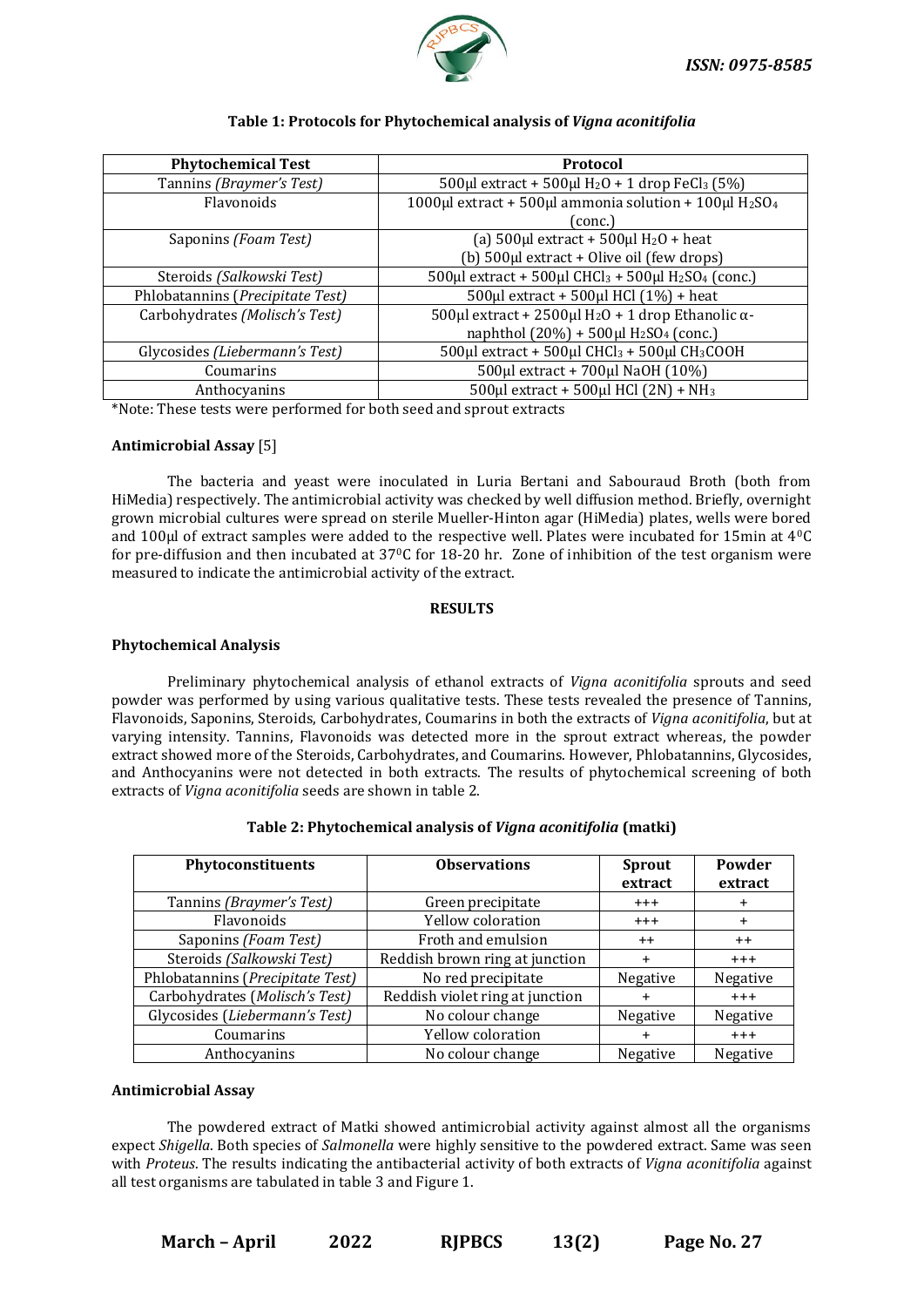

# **Table 3: Diameter of Zone of inhibition against different organisms**

| Microorganism               | <b>Sprout extract</b> | Powder extract |
|-----------------------------|-----------------------|----------------|
| Escherichia coli            | 14                    | 15             |
| Shigella                    | 13                    |                |
| Klebsiella                  | 12                    | 11             |
| <b>Proteus</b>              |                       | 18             |
| Salmonella typhimurium      | 12                    | 21             |
| Salmonella para typhimurium |                       | 20             |
| Staphylococcus              | 10                    | 12             |
| Pseudomonas                 | 15                    | 13             |
| Candida                     | 13                    | 12             |



S.typhi

S. paratyphi

Proteus

Pseudomonas









Shigella

Klebsiella

E.coli

Staphylococcus



Candida

# **Figure1: Antibacterial activity of matki extracts against different microorganisms**

#### **DISCUSSION**

Present study showed the presence of Tannins, Flavonoids, Saponins, Steroids, Carbohydrates, Coumarins in the matki seeds. A similar study with matki also showed the presence of alkaloids, flavonoids and tannin [7, 8]. The seed powder extract of *V. aconitifolia* showed a significant effect against gram negative bacteria Salmonella and Proteus. However, it did not show any effect on the *Shigella*. The anti-bacterial activity of various plants belonging to same genus has been reported earlier including *Vigna radiate* [9], *Vigna unguiculata* [10]. The presence of flavonoids, saponins and alkaloids itself indicates the possession of antibacterial activity [11]. The various phytochemicals are related with many diseases and health related problems to cure and prevent various physiological disorders [12]. Thus the presence of tannins, flavonoids, saponins and steroids in the matki points out at its different medicinal properties like anti-obesity, anti-cancerous, anti-oxidative, anti-diabetic, anti-inflammatory

**March – April 2022 RJPBCS 13(2) Page No. 28**